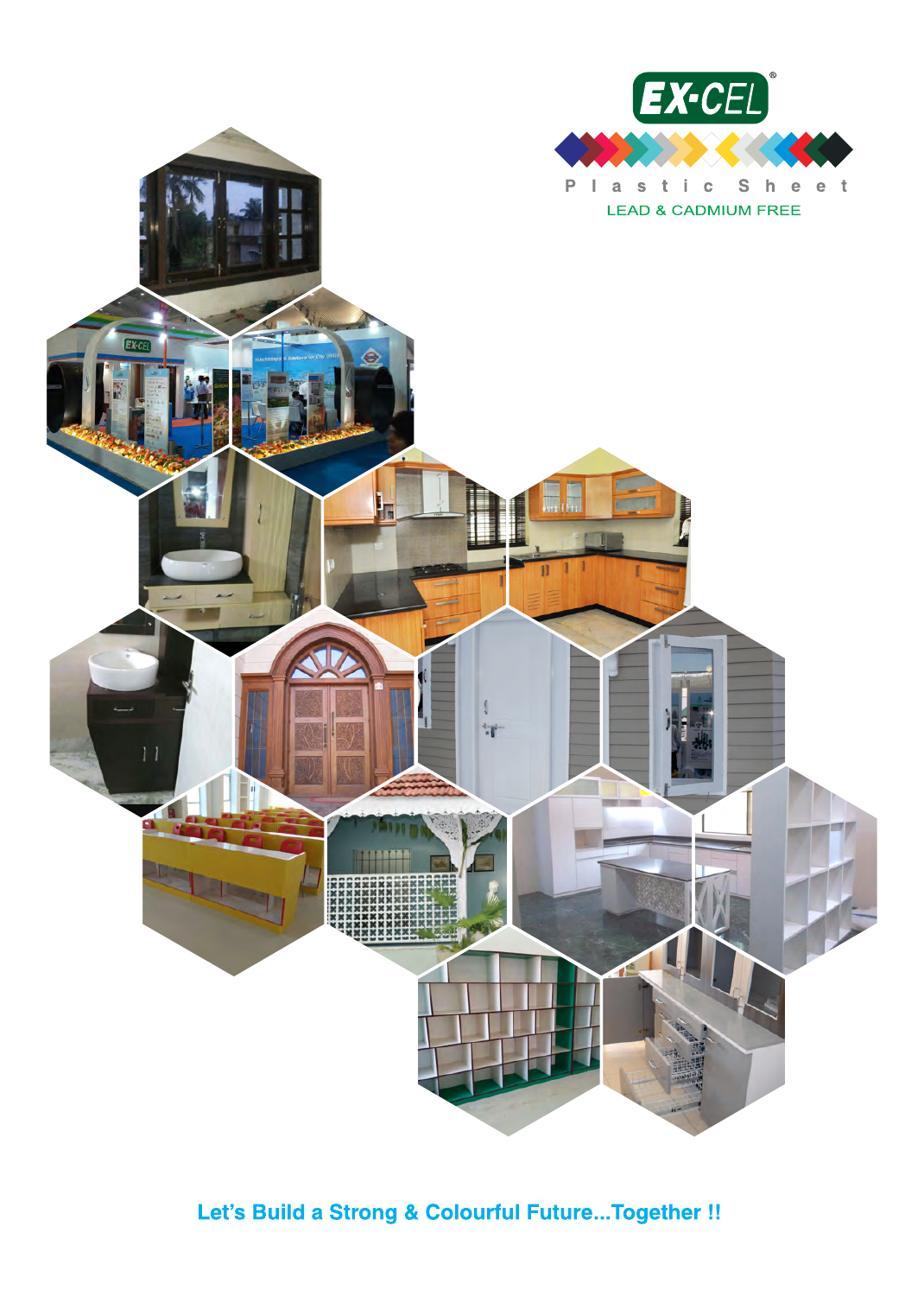

#### **MAIN FEATURES**

- Easy to Fabricate Light Weight
- Fine Cell Structure Low Flammability
- Good Sound & Thermal Insulation Good Shore hardness
- Self Extinguishing Non Corrosive Non Toxic
- Smooth & Semi gloss High Impact Strength
- Resistance to Oscillation & Vibration

#### **SUITABLE FOR**

- Cut Saw Shear Punch Drill Mill Rivet Screw
- Paint Print Emboss Engrave

#### **APPLICATIONS**

- False Ceilings Walls and Partitions Doors Window Shutters
- Bathroom Furniture Office Furniture Home Furniture
- Laboratory Furniture Modular Kitchens
- Panels & Cabins Embossing & Engraving
- Advertising Signages Displays Exhibition Stands & Panels

#### **PRODUCT RANGE**

| Code  | Colour      | <b>Thickness</b> | Std. Width | Std. Length |
|-------|-------------|------------------|------------|-------------|
|       |             |                  | mm         | mm          |
|       | J1054 White | 8 to 30mm        | 1220       | 2440        |
| J1060 | Off         | 8 to 30mm        |            | 2000        |
|       | White       |                  |            | 3050        |

\*Customised lengths & widths available as per customer request.